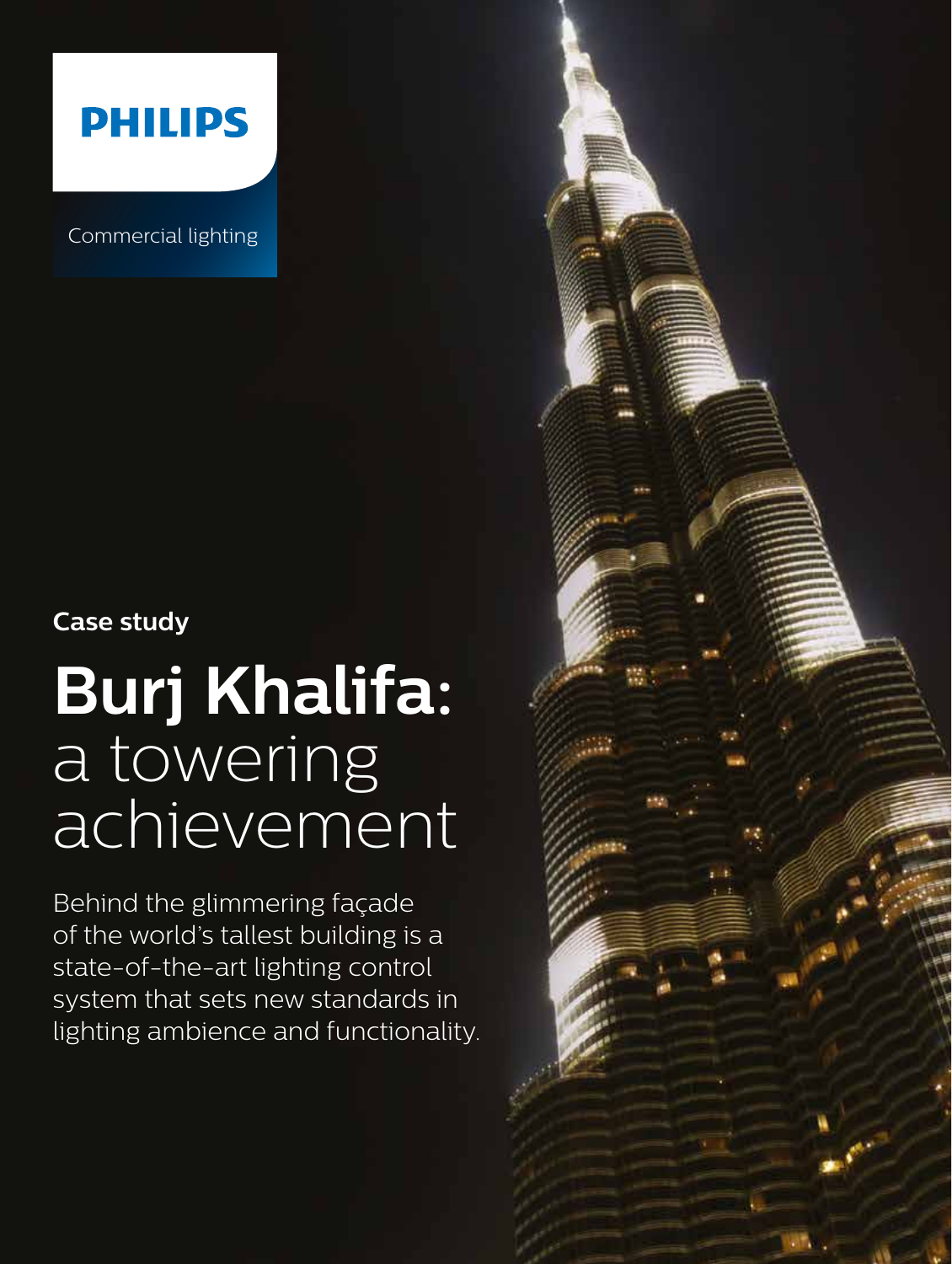

## **Background**

At over 828 metres, Burj Khalifa is a building that sets a lot of world records – the world's tallest building, fastest elevators, highest swimming pool and observation deck.

Opened in January 2010, the 160 floor mixed-use tower in Dubai features residences, corporate suites and the world's first Armani Hotel and residences.

Not surprisingly for a building of this height, it employed the latest advances in wind engineering, structural engineering, construction materials and technology.

The Philips Dynalite lighting control system is an example of the innovative technology used to meet the practical and logistical demands of a project of this magnitude.

#### The challenge

There were some highly specific and practical criteria that the lighting control system needed to meet: it had to be highly modular and distributed to accommodate all interior and exterior lighting; it had to be intelligent to support sophisticated programming requirements; and it had to be virtually invisible and easy to operate for the end-user.

Naturally, delivering ambient lighting to complement this dynamic architectural project was essential.

One of the key challenges of the project was to house controllers in a rack enclosure in a utilities cupboard.

The client also wanted a lighting control system that could accommodate potential changes in lighting design at the last minute.

## The solution

Philips Dynalite designed an intelligent bespoke lighting control system that delivers the advanced functionality, flexibility and ambience necessary for a building of this magnitude and quality.

The hundreds of guestrooms, residences and offices housed within Burj Khalifa each contain a lighting control and automation system founded on the same basic architecture.

The modular multipurpose controllers are fixed in a rack enclosure that was specially modified by Philips Dynalite to fit within a utilities cupboard.

The entire network features built-in intelligence, designed with appropriate levels of isolation right down to room level so if the computer head-end goes down it doesn't affect room operation.

Above all, the system is user friendly and delivers the appropriate lighting scheme according to the time of day and the user's location within a room with the press of a button on the user interface.

Every suite on every floor is linked to a central control room via 13 separate DyNet riser trunks.

Philips Dynalite EnvisionManager software acts as the system head-end in the control room, providing control, status and scheduling information.

Over 7,000 Philips Dynalite multipurpose controllers have been installed within the building, each one configured to a specific load schedule. Philips Dynalite's uniquely modular controller design allows different output modules to be 'plugged' into the motherboard.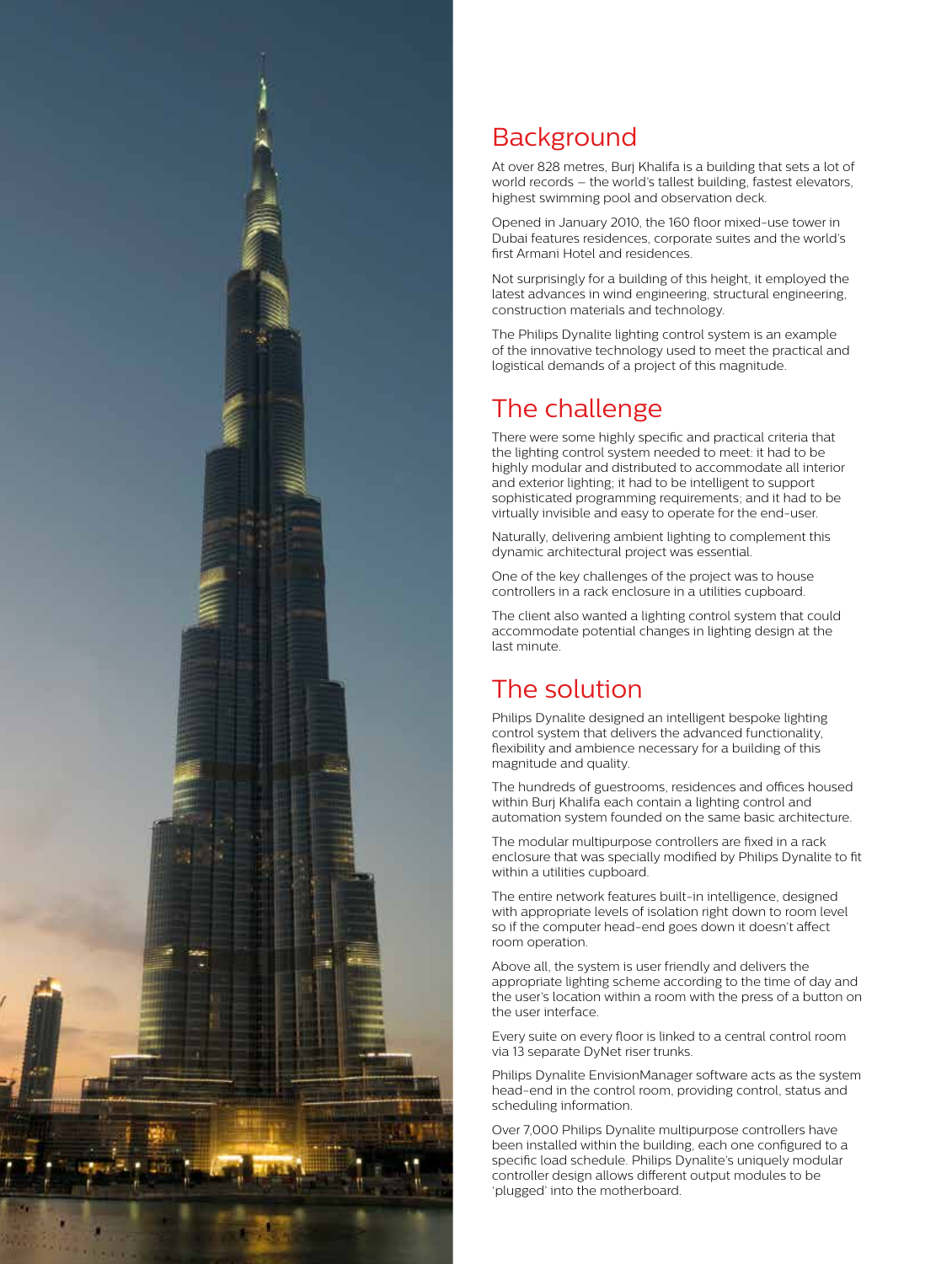

It allowed minor changes in the system design to be accommodated right up to the last minute.

Over 14,000 Revolution user interfaces were installed throughout the tower, with each suite containing up to ten slim-line fascia-matched user interfaces. In-built intelligence ensures the user interfaces retain their programming when disconnected from the communications network.

#### **Benefits**

The intelligent design of the Philips Dynalite lighting control system has made it possible to deliver functional and responsive lighting that is largely invisible to the end-user in keeping with the building's discreet luxury design.

The lighting control system seamlessly delivers innovative and clever interior and exterior lighting.

#### **Fast facts**

**Project:** Burj Khalifa

**Location:** Dubai, UAE

**Developer:** Emaar Properties

**Architect:**

Adrian D. Smith – SOM

#### **Products:**

DR2PE Revolution Series User Interfaces, DDMC802 Multipurpose Modular Controllers, EnvisionGateway 10/100 BaseT Gateway, EnvisionManager System Software

**"Creating a lighting control system for the world's tallest building** was no small job but the Philips Dynalite solution is an integrated system capable of delivering for every imaginable scenario in this landmark building."